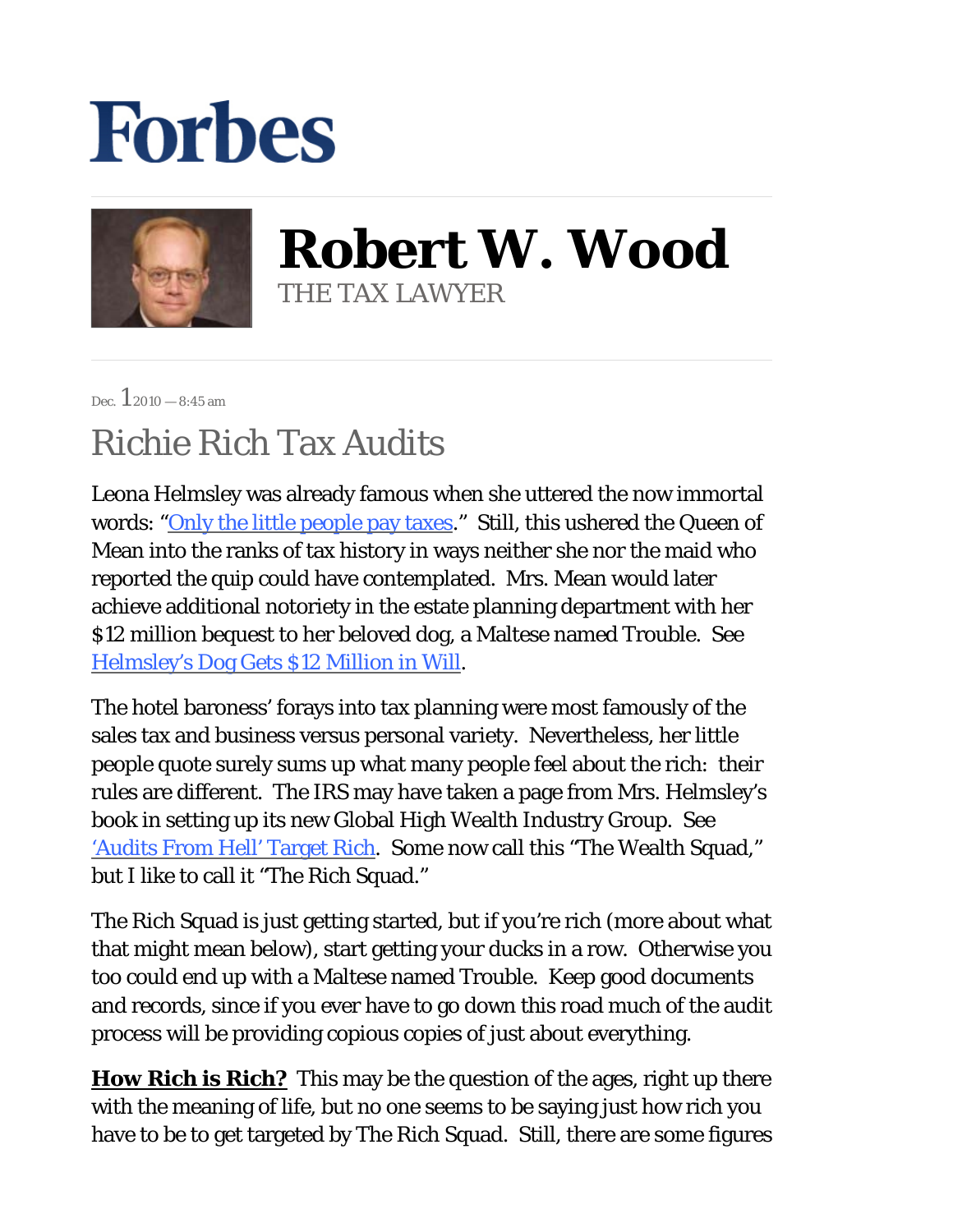available. The Rich Squad is part of the IRS's [Large Business and](http://www.irs.gov/irs/article/0,,id=96387,00.html) [International Division.](http://www.irs.gov/irs/article/0,,id=96387,00.html) 

That generally means more than \$10 million in assets. Assets and income are not the same, of course. A business might have \$10 million plus in assets, but only a tiny fraction of that in annual income. That applies to individuals too.

Judging from the other units of business the IRS's [Large Business and](http://www.irs.gov/pub/irs-utl/lmsborg.pdf) [International Division](http://www.irs.gov/pub/irs-utl/lmsborg.pdf) monitors, the assumption is clearly that The Rich Squad is not going to be dealing primarily (if at all) with people who simply have a large **Form 1040** and nothing more. That's not their focus. In fact, there's a reason The Rich Squad germinated in the fertile soil of the IRS's Large Business and International Division.

They are adept at dealing with the complex business and investment entity structures that wealthy people so often use. For reasons of tax law, liability protection, hedging investment risk, anonymity, and succession planning, most wealthy people don't put all their eggs in one basket. The Rich Squad audit, therefore, would logically take into account the range of assets and entities across the family group.

Most observers and practitioners suggest that this program is still in its startup phase. Yet of the details that have emerged so far, some are very clear. The written questions and paperwork required are extraordinary. Se[e IRS High-Wealth Industry Group Evaluation of Wealth Squad IDR](http://www.woodporter.com/Publications/Articles/pdf/IRS_High-Wealth_Industry_Group.pdf). The IRS commonly issues Information Document Requests, usually abbreviated to "IDRs" by tax professionals.

If you get an IRS IDR you are not required by law to respond. However, you should always respond. If you don't, you will usually end up with a subpoena so it's foolish not to consider them with care. Usually that means having tax professionals help you. In the case of a Rich Squad audit, that conclusion is even more obvious, and you should probably seek the assistance of tax attorneys rather than accountants since attorneys have the added benefit of attorney-client privilege.

Wherever you fit on the wealth scale, you should be aware that the IRS is doing more to troll for compliance glitches with wealthy taxpayers. You